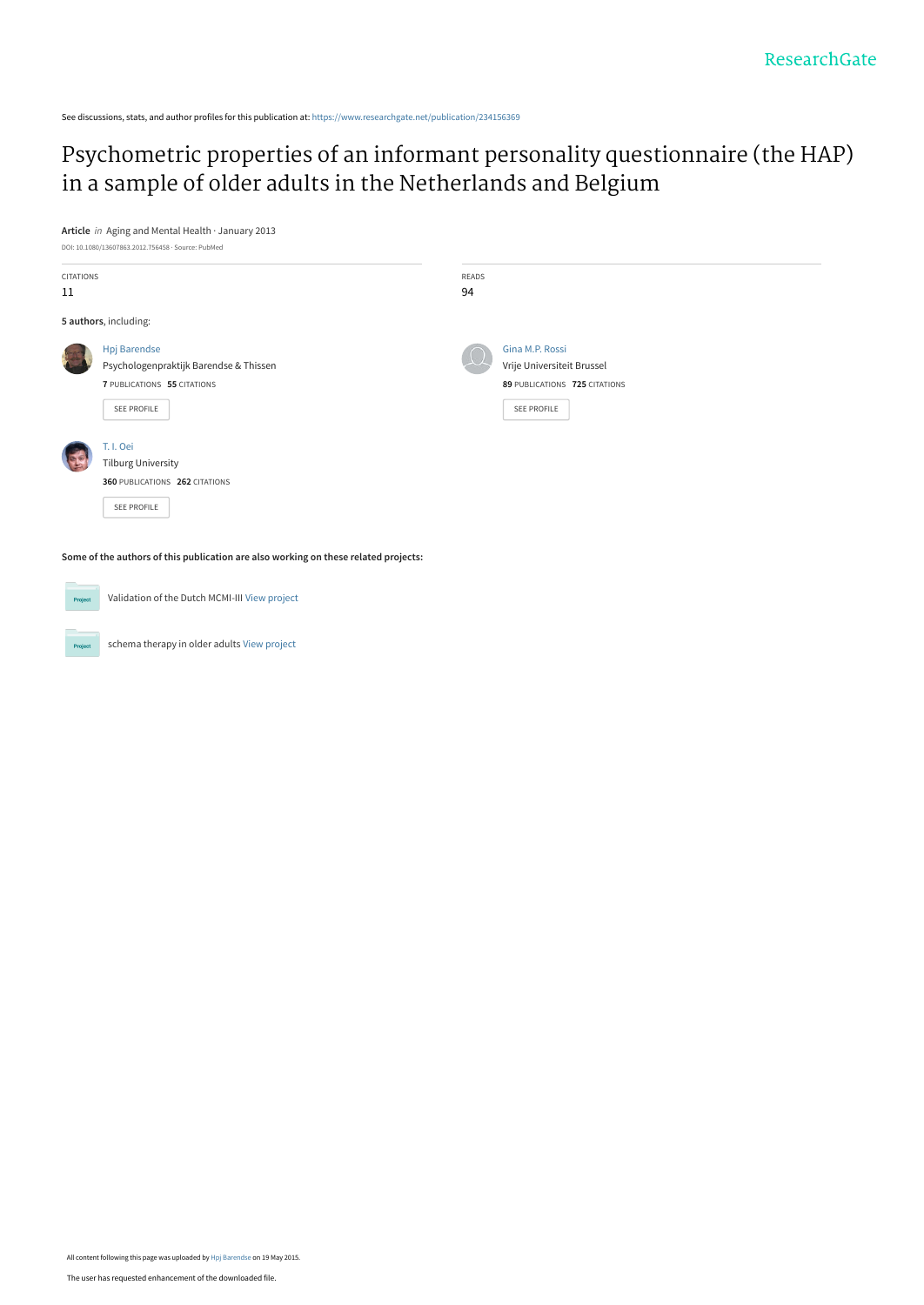This article was downloaded by: [Harry Barendse] On: 12 August 2013, At: 01:39 Publisher: Routledge Informa Ltd Registered in England and Wales Registered Number: 1072954 Registered office: Mortimer House, 37-41 Mortimer Street, London W1T 3JH, UK



# **Aging & Mental Health**

Publication details, including instructions for authors and subscription information: <http://www.tandfonline.com/loi/camh20>

# **Psychometric properties of an informant personality questionnaire (the HAP) in a sample of older adults in the Netherlands and Belgium**

H.P.J. Barendse <sup>a</sup>, A.J.C. Thissen <sup>a</sup>, G. Rossi <sup>b</sup>, T.I. Oei <sup>c</sup> & S.P.J. van Alphen <sup>b d</sup>

<sup>a</sup> Psychologists Practice Barendse & Thissen, Schijndel, The Netherlands

<sup>b</sup> Department of Clinical and Lifespan Psychology, Vrije Universiteit Brussel, Brussels, Belgium

<sup>c</sup> Department of Criminal Law, Tilburg University, Tilburg, The Netherlands

<sup>d</sup> Department of Old Age Psychiatry, Mondriaan Hospital, Heerlen-Maastricht, The **Netherlands** 

Published online: 17 Jan 2013.

**To cite this article:** H.P.J. Barendse , A.J.C. Thissen , G. Rossi , T.I. Oei & S.P.J. van Alphen (2013) Psychometric properties of an informant personality questionnaire (the HAP) in a sample of older adults in the Netherlands and Belgium, Aging & Mental Health, 17:5, 623-629, DOI: [10.1080/13607863.2012.756458](http://www.tandfonline.com/action/showCitFormats?doi=10.1080/13607863.2012.756458)

**To link to this article:** <http://dx.doi.org/10.1080/13607863.2012.756458>

## PLEASE SCROLL DOWN FOR ARTICLE

Taylor & Francis makes every effort to ensure the accuracy of all the information (the "Content") contained in the publications on our platform. However, Taylor & Francis, our agents, and our licensors make no representations or warranties whatsoever as to the accuracy, completeness, or suitability for any purpose of the Content. Any opinions and views expressed in this publication are the opinions and views of the authors, and are not the views of or endorsed by Taylor & Francis. The accuracy of the Content should not be relied upon and should be independently verified with primary sources of information. Taylor and Francis shall not be liable for any losses, actions, claims, proceedings, demands, costs, expenses, damages, and other liabilities whatsoever or howsoever caused arising directly or indirectly in connection with, in relation to or arising out of the use of the Content.

This article may be used for research, teaching, and private study purposes. Any substantial or systematic reproduction, redistribution, reselling, loan, sub-licensing, systematic supply, or distribution in any form to anyone is expressly forbidden. Terms & Conditions of access and use can be found at [http://](http://www.tandfonline.com/page/terms-and-conditions) [www.tandfonline.com/page/terms-and-conditions](http://www.tandfonline.com/page/terms-and-conditions)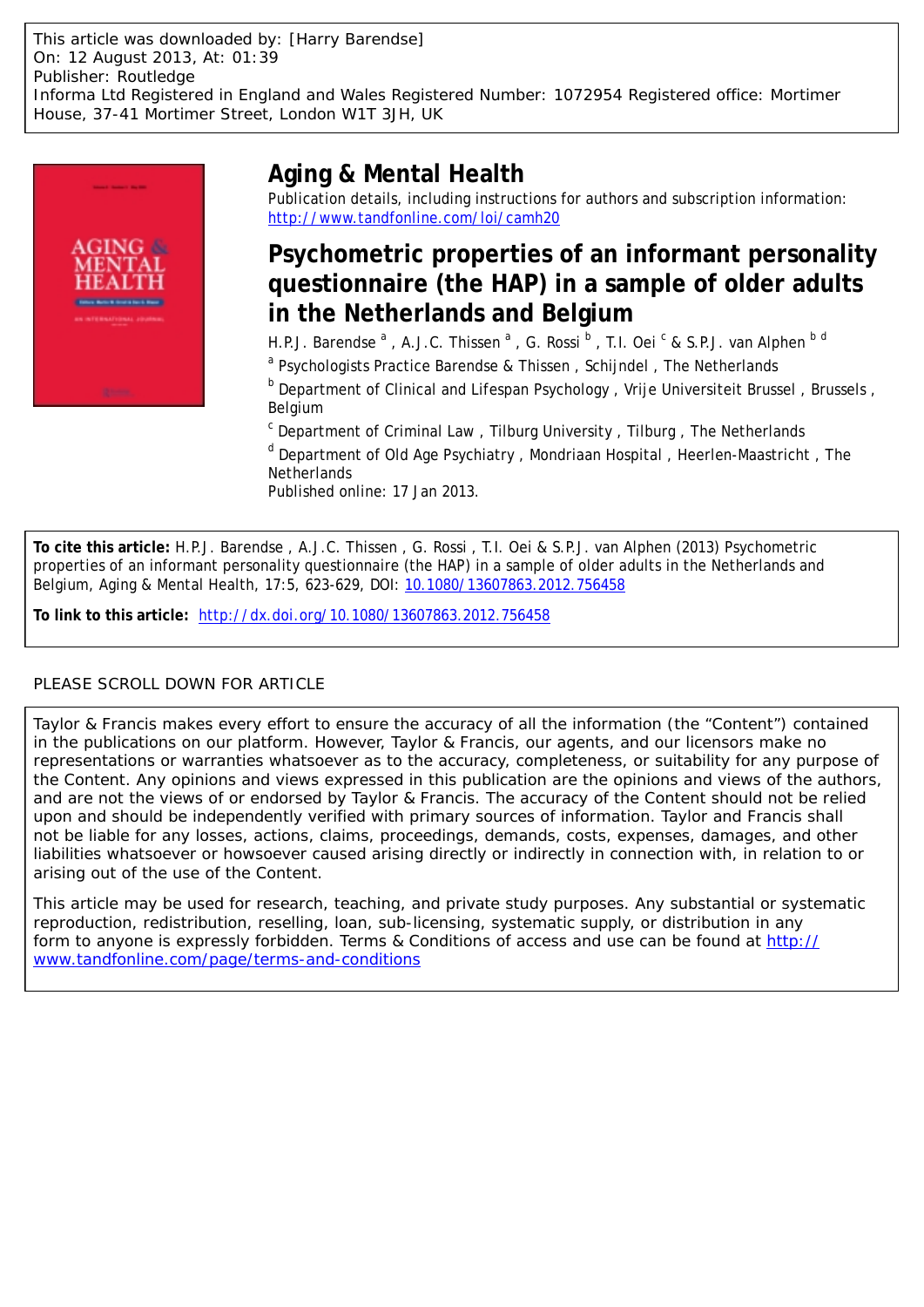## Psychometric properties of an informant personality questionnaire (the HAP) in a sample of older adults in the Netherlands and Belgium

H.P.J. Barendse<sup>a\*</sup>, A.J.C. Thissen<sup>a</sup>, G. Rossi<sup>b</sup>, T.I. Oei<sup>c</sup> and S.P.J. van Alphen<sup>bd</sup>

<sup>a</sup> Psychologists Practice Barendse & Thissen, Schijndel, The Netherlands; <sup>b</sup> Department of Clinical and Lifespan Psychology, Vrije Universiteit Brussel, Brussels, Belgium; <sup>c</sup>Department of Criminal Law, Tilburg University, Tilburg, The Netherlands;<br><sup>d</sup>Department of Old Age Bryshigtry, Mondriggy Hospital, Hegrlen Magstricht, The Natherlands Department of Old Age Psychiatry, Mondriaan Hospital, Heerlen-Maastricht, The Netherlands

(Received 6 September 2012; final version received 28 November 2012)

In geriatric psychiatry, informant reports are often important due to cognitive problems and related impaired insight and judgment. Informant questionnaires to identify personality traits among older adults are sparse. The Dutch informant personality questionnaire (the HAP) is especially developed to address this need. The objective of this study is the psychometric evaluation of the HAP among older adults in the Netherlands and Belgium. We investigated the internal consistency, gender differences, the test–retest and inter-rater reliability, the factorial structure, and the concurrent validity. Informants completed the HAP ratings of nursing home residents ( $n = 385$ ) and elderly psychiatric patients ( $n = 204$ ). The internal consistency of the scales is good. Medium gender differences on three scales were found in the population Psychiatry. The inter-rater and test–retest reliability are good to excellent. There are significant similarities between a number of HAP scales and dimensions of the Big Five. The congruence between the factor structures in both samples is very high. We labeled the three factors externalizing/antagonistic, internalizing/neurotic, and compulsive. The HAP meets the need for validated and reliable informant instruments for personality assessment among older adults in geriatric psychiatry. The content scales of the questionnaire address traits of the premorbid personality. Therefore, the HAP might be useful for personality assessment and selecting treatment options in mental healthcare and can be applied in scientific research in the area of personality aspects in late life.

Keywords: personality; personality disorders; older adult; informants; questionnaire; HAP

## Introduction

Personality assessment among older adults (over 65s) is a relatively new area of interest (van Alphen, Derksen, Sadavoy, & Rosowsky, 2012). In mental healthcare, personality assessment is important for selecting treatment options and to help generate intervention strategies with the older patient, family, and caregivers (Segal, Coolidge, & Rosowsky, 2006; van Alphen, Engelen, Kuin, & Derksen, 2006). However, only a limited number of validated instruments for personality assessment of older adults are available (Oltmanns & Balsis, 2011). Personality questionnaires are generally tailored to the social–cultural circumstances, the physical condition, the environment, and lifestyle of younger adults up to the age of approximately 40 years (Mroczek, Hurt, & Berman, 1999). The development of suitable norms is hampered because from a biopsycho-social perspective older people constitute a highly heterogeneous population (Schindler, Staudinger, & Nesselroade, 2006). As one grows older, the risk increases to be confronted with restrictions, such as retirement, cognitive disorders, and chronic illnesses, which interfere with day-to-day functioning. These typical difficulties, especially of the oldest-old, may be methodologically addressed by the construction of questionnaires based on ageneutral items that take these different contexts and

challenges into account (Oltmanns & Balsis, 2011). In that case, norm tables need only be based on cohort effects. Moreover, most instruments for personality assessment are based on self-report (Leising, Erbs, & Fritz, 2010). In geriatric psychiatry, informant reports are important and generally indispensable when the patient has cognitive problems and related impaired insight and judgment capacity (American Psychological Association, 2004). However, informant questionnaires to identify personality traits among older adults are sparse. Only instruments, based on the Big Five traits (neuroticism, extraversion, openness, agreeableness, and conscientiousness), such as the Revised NEO Personality Inventory (NEO PI-R; McCrae & Costa, 2010) have been validated for use with informants and standardized for older people (Archer et al., 2006). Although the Big Five trait model and associated measures were not specifically developed for personality assessment of a patient population (Harknes & McNulty, 1994) recent literature shows that the NEO-PI-R can be used to screen for personality pathology in older adults (Van den Broeck, Rossi, De Clercq, Dierckx, & Bastiaansen, 2012). Also, the age-neutrality of the NEO-PI-R items has been empirically validated (Van den Broeck, Rossi, Dierckx, & De Clerq, 2012) and a short form specifically aimed for older adults has been developed

<sup>\*</sup>Corresponding author. Email: barendse.hpj@home.nl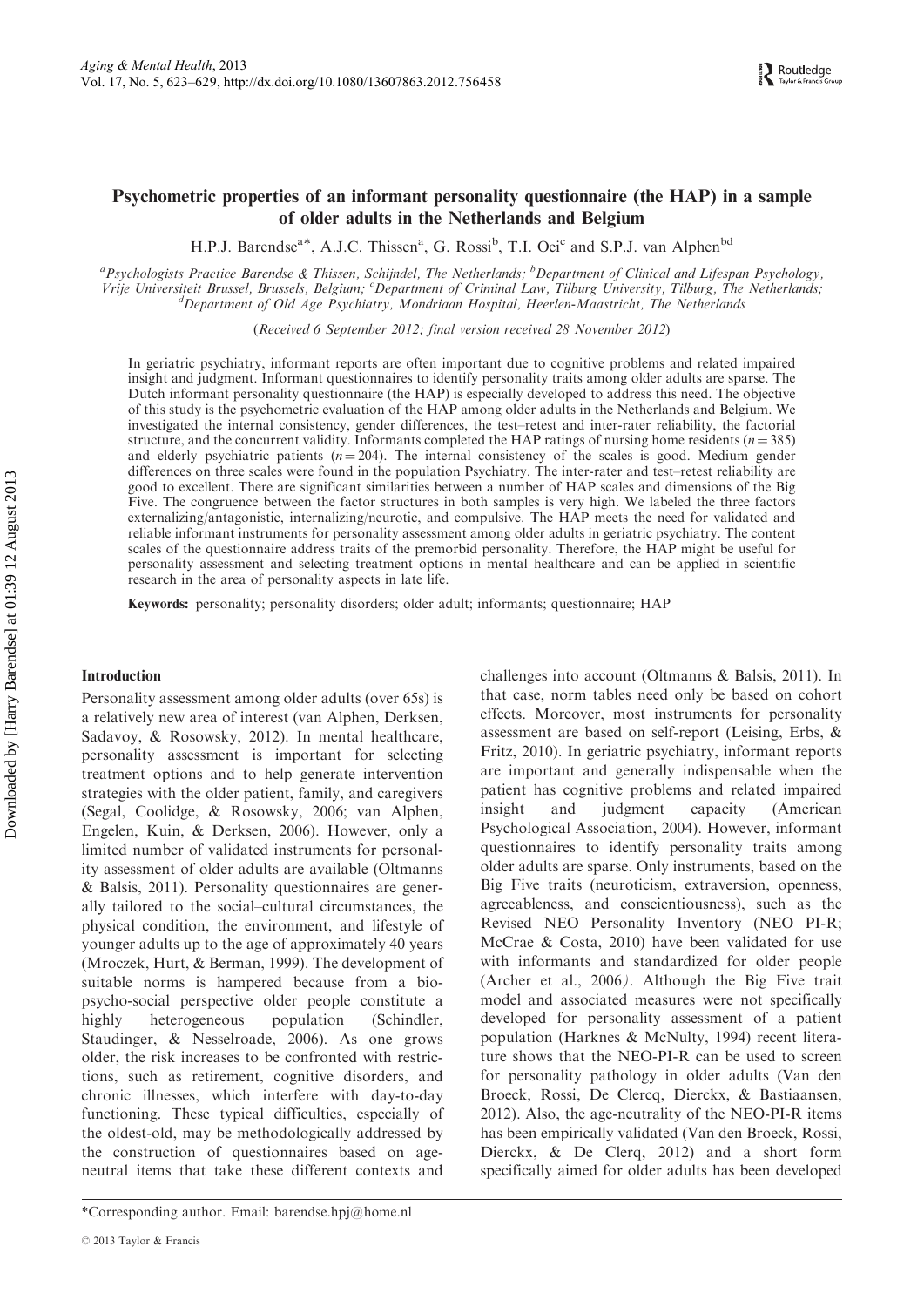(Mooi et al., 2011), making this also a promising approach.

This study stemmed specifically from the clinical practitioners need in the Dutch nursing home setting for a tool using informant information to assess traits associated with DSM pathology in the assessment of personality of older adults. The Dutch informant questionnaire (the HAP; Barendse & Thissen, 2006) is especially developed to address this need. Moreover, it covers the premorbid personality traits. The idea was that the current personality traits of the patient can be influenced by cognitive impairment, somatic disorders, and severe Axis-I disorders (Oltmanns & Balsis, 2011; Widiger, 2011). It is of clinical relevance to differentiate between Axis-I disorders, such as dementia, and specific personality traits in order to indicate optimal clinical services in mental healthcare. Severe Axis-I disorders can bias personality traits, either based on self-report or informant information. The HAP is a tool to prevent this bias by focusing on premorbid personality traits. The HAP is specifically based on age-neutral items and reports by informants (Barendse & Thissen, 2006). This study addresses the internal consistency, gender differences, the test–retest and inter-rater reliability, the construct validity and the concurrent validity of the HAP in nursing home, and elderly psychiatric patient populations.

## Method

### Item and scale development

Scale construction was a phased project (Barendse & Thissen, 2006). The item development phase started in the first years of the 1990s. Criteria based on observable behavior of the DSM personality disorder criteria of that time (American Psychiatric Association, 1987) were 'reduced' to normal behavior. The guiding principle was the syndromal continuity hypothesis (Millon & Everly, 1985), which assumes that all psychological abnormalities are quantitative deviations from the average of a distribution of traits. This approach was expected to create scales of clinically relevant behavior problems. Following a critical assessment by a panel of experienced clinicians, possible age effects were not considered in the formulation (Barendse and Thissen in preparation). To emphasize that the questionnaire concerns premorbid behavior, that is behavior present before the current psychiatric disorder (e.g., dementia or depression), the items were put in the past tense. Because of the informant report, the items were formulated in the third person singular. To identify somatization in populations with relatively many physical disorders items for the scale somatizing behavior were added. Further development took place by the analysis of multiple consecutive data collections with the provisional questionnaire. First items with non-significant ( $p > 0.05$ ) inter-rater correlations were omitted. Eventually, new items were formulated. Preliminary scales were made up on the base of

maximum likelihood factor analysis. Then scales were tested and rearranged to fit the demands of the Rasch model: unidimensionality and local statistic independency (whereby so called 'item-easiness' was prevented). This resulted in 10 scales with 4–9 distinctive items. In using informant reports there is a risk of confounding of the results by feelings of sympathy and antipathy toward the assessed person (Kenny, 1991, 2004). Therefore, items were formulated to assess the positive and negative response tendencies of the informant.

## **Participants**

During the period from 2003 to 2010, across the Netherlands and Belgium, some 50 institutions of geriatric psychiatry took part in the study. The total population ( $n = 589$ ) consisted of Dutch-speaking persons ranging from 45 to 102 years ( $M = 78.5$ ). The subpopulation Nursing home  $(n = 385)$  comprised 281 women and 104 men ranging from 45 to 102 years  $(M = 81.2)$ . Part of the population Nursing home (21%) was included selectively following a request for personality assessment by the practitioner. No significant differences ( $p < 0.05$ ) were found between the selected and non-selected population (*t*-test on the content scales). The sub-population Psychiatry  $(n = 204)$  consisted of elderly psychiatric patients (outpatient and short-stay clinical treatment) and comprised 135 women and 69 men ranging from 57 to 96 years ( $M = 73.8$ ). The informants were Dutchspeaking, generally contact persons of the patient and usually a child or partner. Conditions for inclusion were that the patients agreed for the contact person to be approached and that the contact person had known the patient for a long time in a variety of circumstances (private, work, and leisure) and was able to read Dutch. A limited number of informants did not respond and incomplete filled in questionnaires were excluded, resulting in a 95% response rate.

## **Instruments**

For cross-validation purposes, a personality questionnaire was needed which met the following criteria: responses of informants, identification of premorbid behavioral characteristics, phrasing in the third person singular, and items phrased in the past tense. In the Dutch-speaking regions only the Quick Big Five personality questionnaire (QBF; Vermulst & Gerris, 2006) met these conditions. The list consists of 30 adjectives from the Goldberg (1992) list which describe the 'Big Five' personality dispositions (neuroticism, extraversion, openness, agreeableness, and conscientiousness). Responses by informants are provided on a seven-point scale. The psychometric quality of the QBF used for cross-validation has been graded as good by independent researchers (Vermulst & Gerris, 2006).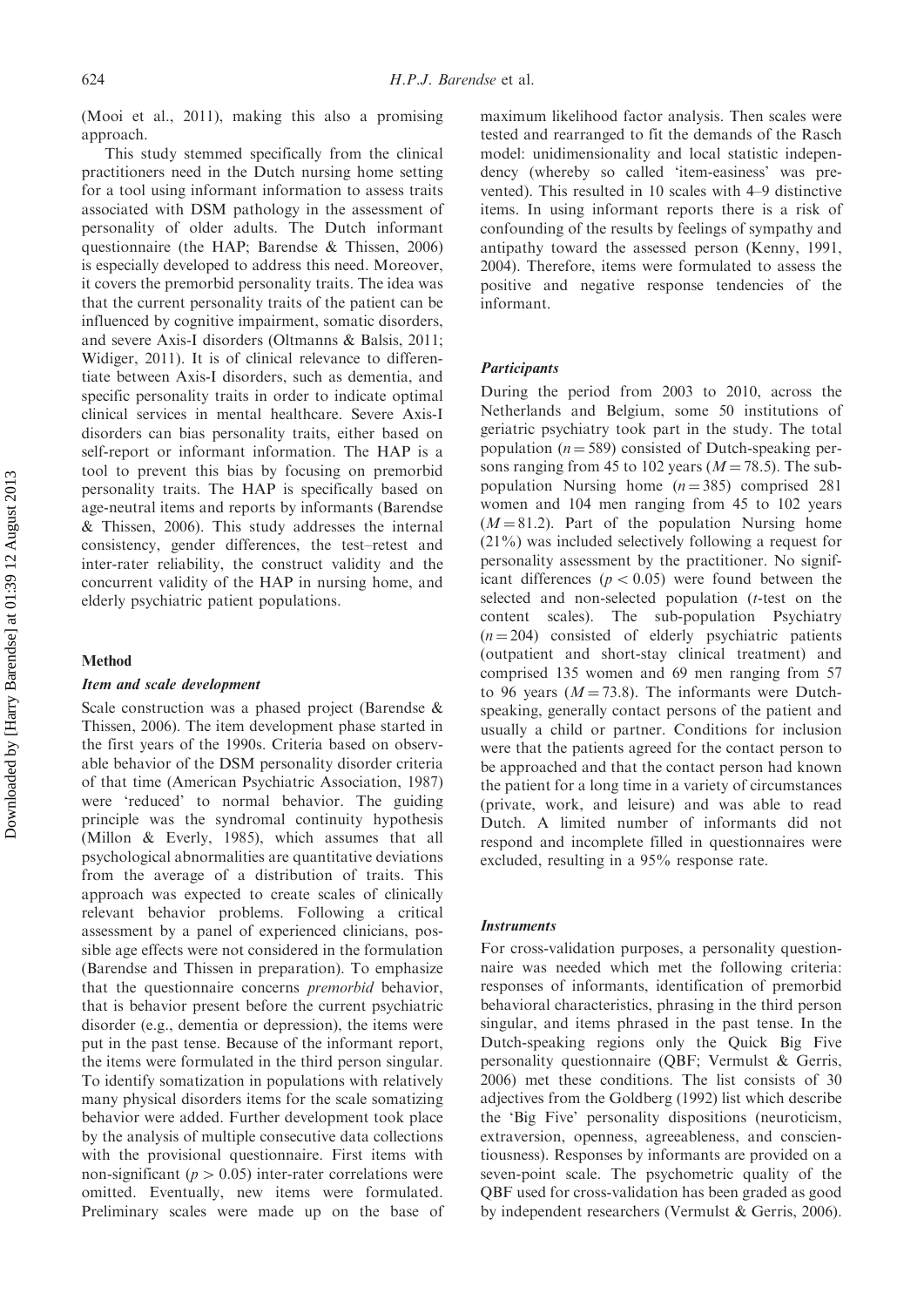## Statistical analyses

Statistical processing was done using SPSS Inc. (2009) and Effect Size Calculators (Becker, 2000). The following rules of thumb were used. Internal consistency was examined using average inter-item correlations (AIC), in addition Cronbach's alpha was reported. However, AIC is considered to be a better measure of internal consistency than Cronbach's alpha as it is independent of the number of items of a scale. So to evaluate the scales' reliability, we considered AIC above 0.15 as a rule of thumb (Clark & Watson, 1995; Spilioutopoulu, 2009). Significant gender differences were determined by independent samples *t*-tests and the size evaluated with Cohen's d effect sizes (Cohen, 1988): 0.20 small, 0.50 medium, and 0.80 large. The inter-rater reliability of independent informants of the same subject and the test–retest reliability were measured using intraclass correlations. Values from 0.60 onwards are considered as good to excellent (Cicchetti, 1994; Portney & Watkins, 2000). To determine the expected number of components, parallel analysis was applied (Hayton, Allen, & Scarpello, 2004). This involves retaining a factor in the real data set if the eigenvalue is larger than the average eigenvalue for this factor calculated on the basis of random data sets. Next, the factor structure for the populations 'nursing home' and 'psychiatry' was determined by principal component analysis (PCA) with varimax rotation (Bryant & Yarnold, 1994). Scales were considered to significantly load on a factor if the factor loading was at least 0.45 (Comrey & Lee, 1992). Construct equivalence is operationally defined as factor invariance. The level of congruence between both sub-populations was calculated using the coefficient of congruence (Wrigley & Neuhaus, 1955). Factors are considered congruent if the coefficient is higher than 0.93 (Lorenzo-Seva & Ten Berge, 2006; Ten Berge, 1986). The concurrent validity between the HAP and the QBF was examined using Pearson's correlations. This correlation was also used as an effect size to assess the strength of the relationship between scales. As a rule of thumb 0.50 or higher was interpreted as a strong relationship and 0.30 as fair (Cohen, 1988).

## Results

## Internal consistency

The AIC value of the HAP scales varies from 0.23 to 0.53 (Table 1). All correlations are significant at the level  $p < 0.001$  and above the minimum required level of 0.15 (Clark & Watson, 1995; Spilioutopoulu, 2009).

## Gender differences

Gender differences on the scales of the HAP were assessed by t-tests for independent samples for both the Nursing home (281 women and 104 men) and Psychiatry (135 women and 69 men) population (Table 2). In the population Nursing home there are no significant gender differences ( $p < 0.05$ ). In the population Psychiatry women show more uncertain behavior and men show more disorderly behavior and self-satisfied behavior ( $p < 0.05$ ). The effect size was calculated by Cohen's d. The differences between men and women are small to medium on these scales (0.25–0.6; Cohen, 1988).

## Inter-rater reliability

The correlations (Table 1) between 0.63 and 0.85 are all significant ( $p < 0.001$ ) and range from good to excellent (Cicchetti, 1994; Portney & Watkins, 2000).

#### Test–retest reliability

The retest was conducted after three months among 25 informants. The reliability with intraclass correlations between 0.60 and 0.98 (Table 1) is all significant and ranges from good to excellent (Cicchetti, 1994; Portney & Watkins, 2000).

## Construct validity

Parallel analysis resulted for both sub-groups in three components (Table 2). Based on varimax rotation (oblique rotation showed that there is no mutual correlation between the factors), the PCA components explain 67.9% of the variance for the sample Nursing home and 67.1 % of the variance for the sample Psychiatry (Table 3). The coefficients of congruence with values of, respectively, 0.99, 0.96, and 0.98 for factors 1, 2, and 3 between congruent factors are considered very high (Sakamoto, Kijima, Tomoda, & Kambara, 1998) and indicate that the factor structure across the sub-groups is stable (Lorenzo-Seva & Ten Berge, 2006). The tables with the results of the PCA direct oblimin rotation and varimax rotation are available upon request from the first author. Factor I refers to externalizing/antagonistic with the behavior characteristics: dominant, hostile, impulsive, egocentric, and susceptible to negative judgment. Factor II refers to internalizing/neurotic with the behavior characteristics: anxious, uncertain, avoidant, reserved, rigid, and susceptible to negative judgment. Factor III refers to compulsive with the behavior characteristics: excessive controlling and perfectionist.

#### Concurrent validity

Table 4 gives an overview of the correlations between the scales of the QBF and the HAP in the samples Nursing home and Psychiatry. Strong relationships in the logical direction  $(r > 0.50)$  are found between: the two response tendencies and agreeableness (0.70 with POS and  $-0.74$  with NEG), socially avoidant behavior and extraversion  $(-0.59)$ , uncertain behavior and neuroticism (0.54), vulnerable in interpersonal relationships and neuroticism (0.58), disorderly behavior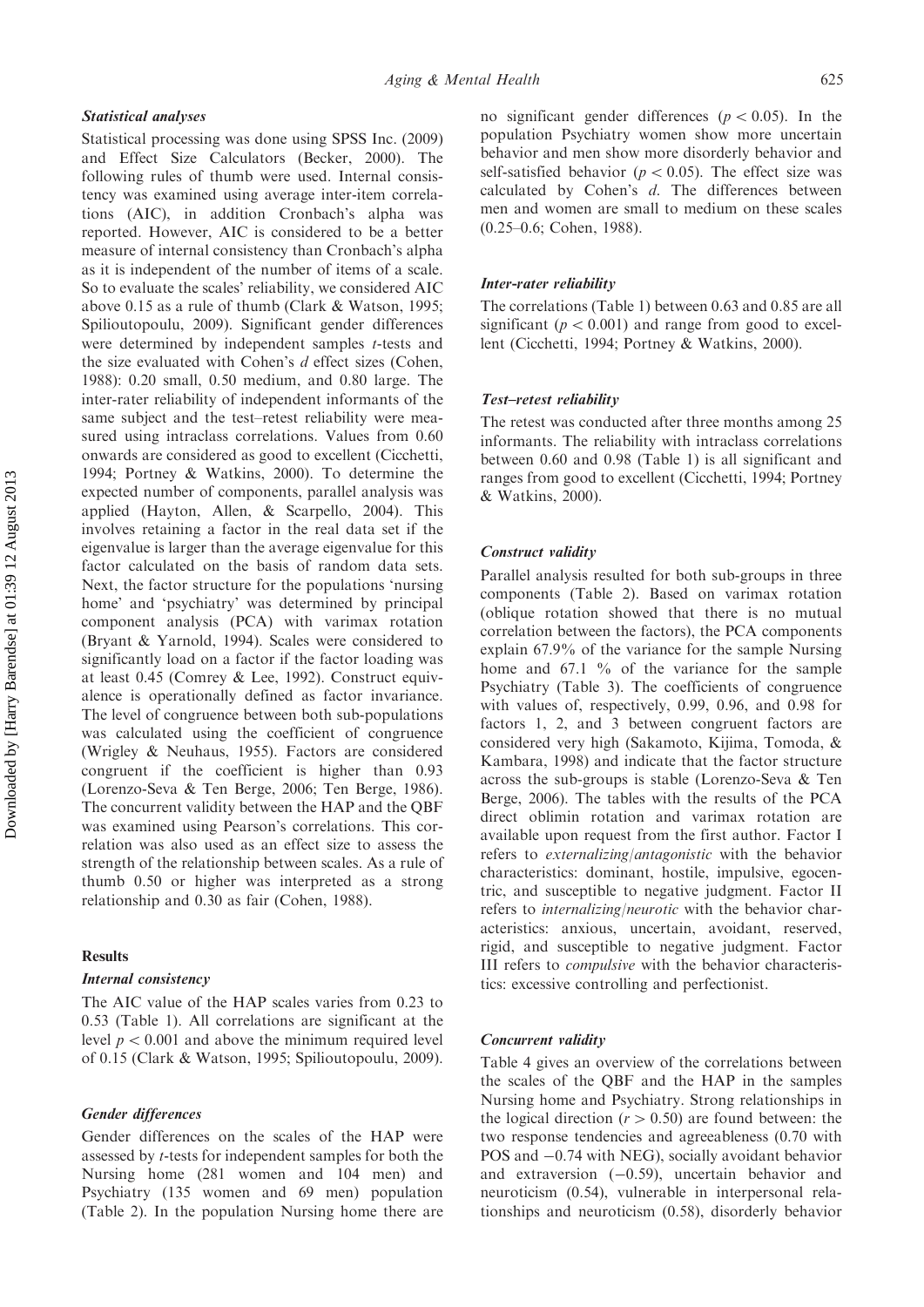|             | Number of scale<br>items (total $= 62$ ) |                        | Internal consistency |                         |            |                          | Test-retest<br>reliability |
|-------------|------------------------------------------|------------------------|----------------------|-------------------------|------------|--------------------------|----------------------------|
| Scales      |                                          | Nursing home $(n=385)$ |                      | Psychiatry( $n = 204$ ) |            |                          |                            |
|             |                                          | $C_a$                  | <b>AIC</b>           | $C_a$                   | <b>AIC</b> | Nursing<br>home $(n=70)$ | $n = 25$                   |
| <b>POS</b>  |                                          | 0.80                   | 0.45                 | 0.77                    | 0.40       | 0.84                     | 0.84                       |
| <b>NEG</b>  |                                          | 0.70                   | 0.32                 | 0.69                    | 0.31       | 0.65                     | 0.63                       |
| <b>SOC</b>  |                                          | 0.80                   | 0.45                 | 0.77                    | 0.39       | 0.74                     | 0.79                       |
| <b>UNC</b>  |                                          | 0.75                   | 0.38                 | 0.79                    | 0.43       | 0.79                     | 0.98                       |
| <b>VUL</b>  | 6                                        | 0.82                   | 0.45                 | 0.82                    | 0.43       | 0.85                     | 0.85                       |
| <b>SOM</b>  | 4                                        | 0.82                   | 0.54                 | 0.82                    | 0.53       | 0.74                     | 0.78                       |
| <b>DIS</b>  | 4                                        | 0.78                   | 0.48                 | 0.80                    | 0.50       | 0.67                     | 0.60                       |
| <b>RIG</b>  | 4                                        | 0.60                   | 0.27                 | 0.56                    | 0.24       | 0.77                     | 0.92                       |
| <b>PERF</b> | 4                                        | 0.70                   | 0.37                 | 0.55                    | 0.23       | 0.83                     | 0.91                       |
| <b>ANT</b>  | 9                                        | 0.85                   | 0.39                 | 0.84                    | 0.38       | 0.85                     | 0.91                       |
| <b>SELF</b> | 5                                        | 0.77                   | 0.42                 | 0.83                    | 0.51       | 0.76                     | 0.69                       |
| <b>UNP</b>  | 6                                        | 0.80                   | 0.40                 | 0.78                    | 0.37       | 0.77                     | 0.69                       |

Table 1. Scales, number of items per scale, internal consistency (Cronbach's alpha  $(C_a)$  and AIC), inter-rater reliability (intraclass correlation and single measure), and test–retest reliability (Pearson correlation).

Notes: POS, positive response tendency; NEG, negative response tendency; SOC, socially avoidant behavior; UNC, uncertain behavior; VUL, vulnerability in interpersonal relationships; SOM, somatizing behavior; DIS, disorderly behavior; RIG, rigid behavior; PERF, perfectionist behavior; ANT, antagonistic behavior; SELF, self-satisfied behavior; and UNP, unpredictable and impulsive behavior.

Table 2. Mean, standard deviation (SD), and Cohen's d of males and females on the HAP scales in the populations 'nursing home' and 'psychiatry'.

| Scale            | Nursing home                 |                                |             | Psychiatry                  |                               |           |
|------------------|------------------------------|--------------------------------|-------------|-----------------------------|-------------------------------|-----------|
|                  | Males $(n=104)$<br>Mean (SD) | Females $(n=281)$<br>Mean (SD) | Cohen's $d$ | Males $(n=69)$<br>Mean (SD) | Females $(n=135)$<br>Mean(SD) | Cohen's d |
| <b>POS</b>       | 4.58(3.09)                   | 5.10(3.09)                     | $-0.17$     | 3.55(2.56)                  | 4.50(2.89)                    | $-0.35$   |
| <b>NEG</b>       | 1.80(1.94)                   | 1.50(2.03)                     | 0.15        | 2.28(2.38)                  | 1.68(2.03)                    | 0.27      |
| SOC <sup>.</sup> | 2.19(2.72)                   | 2.66(2.42)                     | $-0.18$     | 2.25(2.56)                  | 2.66(2.42)                    | $-0.17$   |
| <b>UNC</b>       | 2.40(2.44)                   | 3.08(2.71)                     | $-0.26$     | 2.86(2.74)                  | 4.34(3.17)                    | $-0.50*$  |
| <b>VUL</b>       | 3.20(2.98)                   | 3.72(2.87)                     | $-0.18$     | 4.61(3.02)                  | 4.98(3.37)                    | $-0.12$   |
| <b>SOM</b>       | 0.72(2.18)                   | 1.22(2.38)                     | $-0.22$     | 1.57(2.78)                  | 1.87(2.61)                    | $-0.11$   |
| DIS.             | 1.81(2.09)                   | 1.73(2.25)                     | 0.04        | 2.42(2.64)                  | 1.81(2.21)                    | $0.25*$   |
| RIG              | 4.09(2.04)                   | 3.65(2.26)                     | 0.20        | 4.17(2.00)                  | 4.26(2.21)                    | 0.04      |
| <b>PERF</b>      | 3.32(2.47)                   | 2.34(2.37)                     | 0.41        | 3.80(2.63)                  | 2.46(2.14)                    | 0.59      |
| <b>ANT</b>       | 7.74(3.40)                   | 6.99(3.37)                     | 0.22        | 8.45 (3.46)                 | 6.76(3.33)                    | 0.50      |
| <b>SELF</b>      | 2.58(2.16)                   | 2.45(2.25)                     | 0.59        | 3.64(2.71)                  | 2.16(2.31)                    | $0.59*$   |
| <b>UNP</b>       | 3.98(2.59)                   | 3.43(2.27)                     | 0.23        | 4.36(2.26)                  | 3.42(2.18)                    | 0.42      |

Note: An asterisk indicates that the hypothesis of equal mean scores was rejected by an independent sample's *t*-test at  $p < 0.05$ .

Table 3. Rotated component matrix for PCA with sample 'nursing home' (rotation converged in five iterations) and 'psychiatry' (rotation converged in four iterations).

|               |           | Nursing home   |          |           | Psychiatry     |          |
|---------------|-----------|----------------|----------|-----------|----------------|----------|
|               | Component |                |          | Component |                |          |
| <b>Scales</b> | 1         | $\mathfrak{D}$ | 3        | 1         | $\overline{2}$ | 3        |
| SOC           | 0.343     | 0.676          | 0.010    | 0.255     | 0.764          | $-0.152$ |
| UNC           | $-0.264$  | 0.857          | $-0.052$ | $-0.214$  | 0.850          | $-0.094$ |
| VUL.          | 0.610     | 0.611          | $-0.025$ | 0.592     | 0.596          | $-0.026$ |
| SOM           | 0.308     | 0.381          | $-0.062$ | 0.372     | 0.199          | 0.042    |
| <b>DIS</b>    | 0.164     | 0.226          | $-0.798$ | 0.293     | 0.067          | $-0.716$ |
| <b>RIG</b>    | 0.406     | 0.579          | 0.335    | 0.357     | 0.613          | 0.410    |
| PERF          | 0.054     | 0.188          | 0.819    | 0.165     | $-0.049$       | 0.842    |
| <b>ANT</b>    | 0.857     | 0.285          | $-0.007$ | 0.888     | 0.106          | 0.047    |
| SEL F         | 0.866     | $-0.166$       | $-0.038$ | 0.824     | $-0.315$       | $-0.065$ |
| UNP           | 0.830     | 0.316          | $-0.057$ | 0.839     | 0.238          | $-0.123$ |

Note: Significant factor loadings  $(>0.45)$  are given in bold.

and conscientiousness  $(-0.83)$ , and between antagonistic behavior and agreeableness  $(-0.53)$ .

Table 5 gives an overview of the correlations between the scales of the QBF and the higher order factors of the HAP. Strong negative relations were found between agreeableness and Factor I externalizing/antagonism  $(-0.64)$  and between *extraversion* and Factor II internalizing/neurotic  $(-0.55)$ . Strong positive relations exist between neuroticism and Factor II (0.66) and between conscientiousness and Factor III compulsive (0.79).

## **Discussion**

The psychometric properties of the HAP are generally reasonable to excellent. Since some scales only have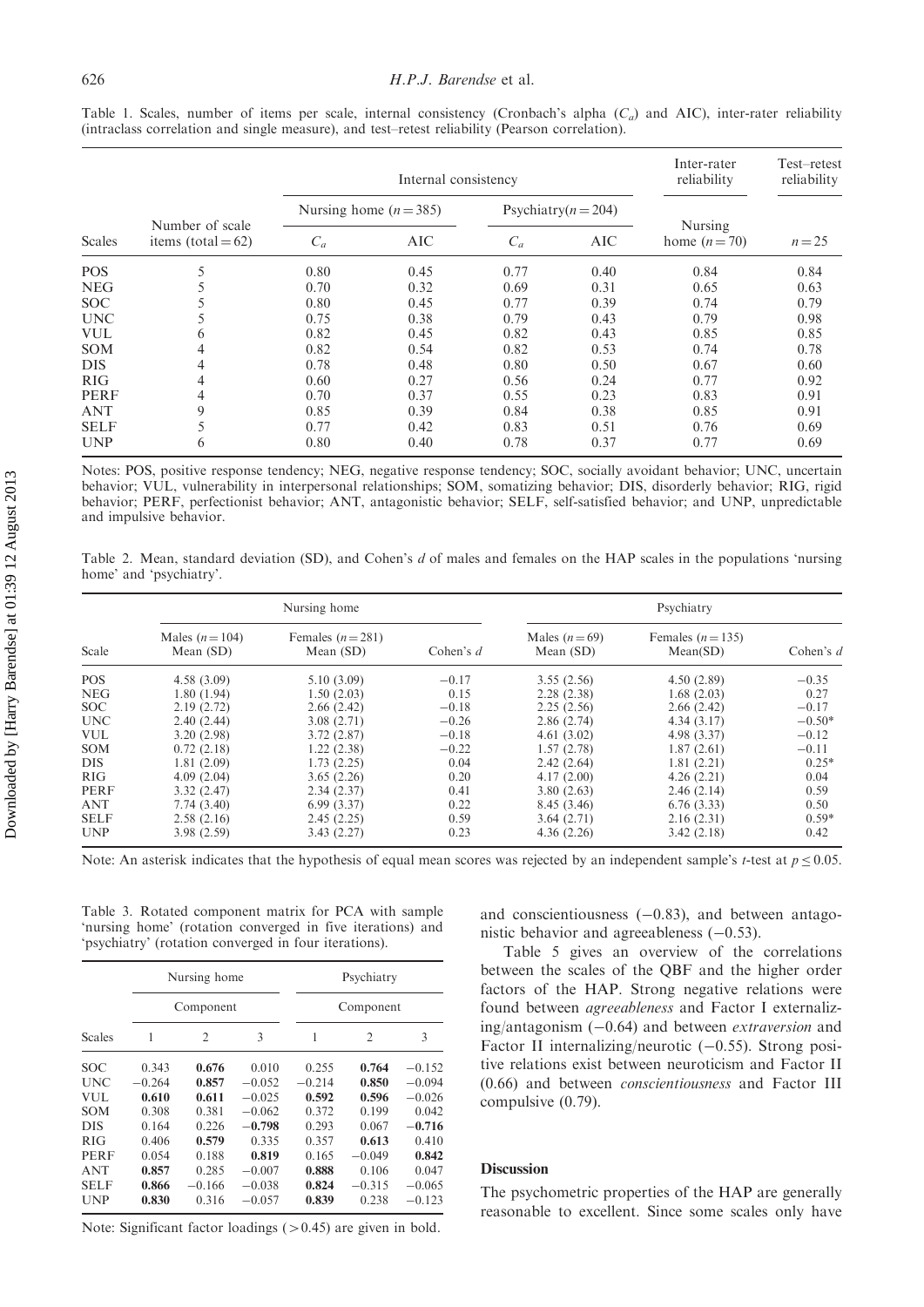| <b>Scales</b>   | Extraversion | Neuroticism | Conscientiousness | Agreeableness | <b>Openness</b> |
|-----------------|--------------|-------------|-------------------|---------------|-----------------|
| <b>POS</b>      | 0.07         | $-0.42***$  | $0.17*$           | $0.70***$     | $0.24**$        |
| <b>NEG</b>      | $-0.14$      | $0.23**$    | $-0.20**$         | $-0.74***$    | $-0.26***$      |
| SOC.            | $-0.59***$   | $0.47***$   | 0.01              | $-0.24**$     | $-0.14$         |
| <b>UNC</b>      | $-0.44***$   | $0.54***$   | $-0.08$           | 0.04          | $-0.20**$       |
| <b>VUL</b>      | $-0.20**$    | $0.58***$   | 0.01              | $-0.34***$    | $-0.19**$       |
| <b>SOM</b>      | $-0.01$      | $0.32***$   | $-0.02$           | 0.01          | $-0.01$         |
| <b>DIS</b>      | $-0.08$      | 0.10        | $-0.83***$        | $-0.23**$     | $-0.23**$       |
| R <sub>IG</sub> | $-0.20**$    | $0.43***$   | 0.12              | $-0.39***$    | $-0.28***$      |
| PERF            | $-0.06$      | $0.31***$   | $0.36***$         | $-0.19**$     | 0.06            |
| <b>ANT</b>      | $-0.02$      | $0.23**$    | 0.02              | $-0.53***$    | $-0.04$         |
| <b>SELF</b>     | $0.36***$    | 0.00        | $-0.01$           | $-0.27***$    | 0.10            |
| <b>UNP</b>      | 0.00         | $0.34***$   | $-0.03$           | $-0.17*$      | $-0.01$         |

Table 4. Pearson correlations of the QBF and the HAP scales and higher order factors of the total sample.

Notes: QBF and the HAP lists completed by the same information ( $n = 195$ ). Significance level: \*\*\*p < 0.001, \*\*p < 0.01, and \*p < 0.05.

Table 5. Pearson correlations (controlled by gender and age) of the QBF and the higher order factors of the HAP of the mixed population 'nursing home' and 'psychiatry'.

| Scales            | Factor I   | Factor II  | Factor III |
|-------------------|------------|------------|------------|
| Extraversion      | $0.17**$   | $-0.55***$ | $-0.13*$   |
| Neuroticism       | $0.20**$   | $0.66***$  | 0.05       |
| Agreeableness     | $-0.64***$ | $-0.30***$ | 0.06       |
| Conscientiousness | $-0.02$    | $-0.02$    | $0.79***$  |
| <b>Openness</b>   | $-0.13$    | $-0.31***$ | $0.14*$    |

Notes: QBF and the HAP lists completed by the same informant  $(n = 242)$ . Significance level: \*\*\*p < 0.001, \*\*p < 0.01, and \*p < 0.05.

four items, AIC values were used to evaluate the scales' reliability, and these values confirmed the internal consistency of the scales. Three gender differences were significant and two of a medium effect size. Females score higher on the scale uncertain behavior. This is according to earlier research findings: females were higher than males in anxiety (Feingold, 1994). Males were higher on the scale self-satisfied behavior. This finding is also in line with the outcome of previous research: males were found to be more assertive and had higher self-esteem than females (Feingold, 1994). However, the significant differences on the HAP are more limited and the effect sizes are smaller than typically found with self-report (Costa, Terracciano, & McCrae, 2001). Gender differences in self-perception tend to increase gender differences on self-report (Beyer, 1998). Informant reporting controls for bias in the accuracy of self-perception resulting in lower gender differences. The inter-rater reliability and the test–retest reliability are good to excellent. The construct validity, as operationalized through factor analyses, shows the same factor structure in both populations. The three factors externalizing/antagonistic, internalizing/neurotic, and compulsive show parallels with three factors also found in maladaptive trait models (e.g., Krueger et al., 2011; Widiger & Simonsen, 2005). The concurrent validity with the

QBF confirms the intended scale content, showing logical correlations with the HAP scales, as well as the with the higher order factors.

The strengths of this study are the theoretical background, the meticulousness with which the items have been construed and, as far as the population of older adults is concerned, the large number of respondents. The HAP may generally be completed, orally or in written form, in 10 minutes using various informants such as children, partner, or friends of the patient. The results on the HAP may contribute to care needs assessment, tailoring treatment to the personality and the compilation of advice for informal care provided by family members, friends, and professional care. After a short training course, the scores can be easily interpreted by both psychologists and physicians working in geriatric psychiatry. The clinical utility and quick administration are important assets.

Some limitations of this study should also be mentioned. A first limitation is the use of a nursing home population as a general population to develop the norm group. The instruments' intention is to capture personality features in order to assess the HAP in a general population as well as concerning psychogeriatric populations. However, the nursing home sample is possibly more hampered with personality problems than a general population of older adults and as such less representative for more adaptive strengths (Donati, Pocnet, Rossier, & Van Gunten, 2010). The representativeness in different population samples of older adults therefore remains partly debatable and is a point that needs to be further addressed in follow-up study. A second limitation is the lack of research concerning the criterion validity with DSM personality disorders, although in contrast to the HAP, these criteria do not seem to be formulated in an age-neutral context (Balsis, Segal, & Donahue, 2009). A third limitation is the focus on Dutch-speaking populations. To respond to the international interest in specific instruments for older adults and to be able to cross-validate the instrument in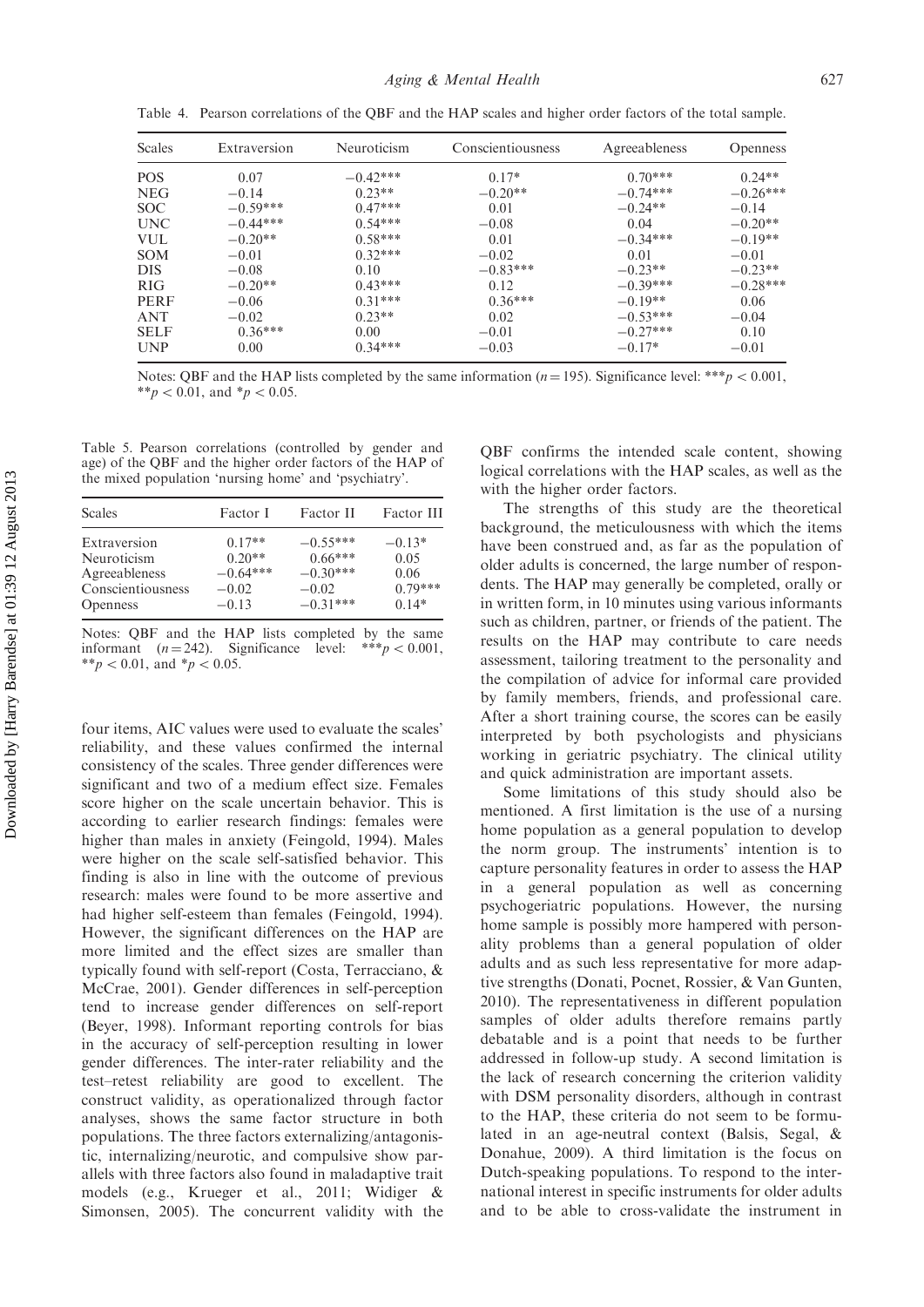different cultures recently, an English version of the HAP became available. The next step is to stimulate research with the HAP in other countries. A fourth limitation is that the influence of characteristics of the informant, such as quality of the relation with the patient, has not been explored yet. The congruence of multiple ratings of the same person by spouse, children, and friends could be examined in future studies. Also further research regarding the congruence between self-ratings of older adults and informant ratings related to the HAP is recommended. From a clinical perspective, personality assessment with informant questionnaires is a priori incomplete, because it does not include the self-perception of the person examined. The validity of personality assessment can be maximized by a multi-methodological approach, using various diagnostic sources such as self-reporting, reporting by informants, and behavior observation (Achenbach, Krukowski, Dumenci, & Ivanova, 2005). In conclusion, the HAP meets the need for validated and reliable instruments for personality assessment among older adults with the aid of informants. Besides, by using the control scales positive response tendency and negative response tendency possible confounding of the results by the response tendencies of the informants can be measured and corrected. Using age-neutral items, this structured use of informant reporting as a diagnostic source may also be interesting for use in other mental healthcare sectors. Finally, although the proposed DSM-5 revisions regarding personality disorders result in a heavy debate among theoreticians, researchers, and clinicians, the conceptual similarity between the factors of the HAP and traits and domains proposed for the future DSM-5 personality disorders provides an important topic for further research.

### References

- Achenbach, T.M., Krukowski, R.A., Dumenci, L., & Ivanova, M.Y. (2005). Assessment of adult psychopathology: meta-analyses and implications of cross-informant correlations. Psychological Bulletin, 131, 361–382.
- American Psychiatric Association (1987). Diagnostic and statistical manual of mental disorders (revisited DSM-III-R). Washington, DC: American Psychiatric Association.
- American Psychological Association (2004). Guidelines for psychological practice with older adults. American Psychologist, 59, 246.
- Archer, N., Brown, R.G., Boothby, H., Foy, C., Nicholas, H., & Lovestone, S. (2006). The NEO-FFI is a reliable measure of premorbid personality in patients with probable Alzheimer's disease. International Journal of Geriatric Psychiatry, 21, 477–484.
- Balsis, S., Segal, D.L., & Donahue, C. (2009). Revising the personality disorder diagnostic criteria for the Diagnostic and Statistical Manual of Mental Disorders-Fifth Edition (DSM-V): Consider the later life context. American Journal of Orthopsychiatry, 79, 452–460.
- Barendse, H.P.J., & Thissen, A.J.C. (2006). Hetero-Anamnestische Persoonlijkheidsvragenlijst (de HAP): Handleiding. [Informant personality questionnaire (the HAP): Manuall. Den Bosch, the Netherlands: Barendse & Thissen.
- Becker, L.A. (2000). Effect size calculators. Retrieved from http://www.uccs.edu/~lbecker/
- Beyer, S. (1998). Gender differences in self-perception and negative recall biases. Sex Roles, 38, 103–133.
- Bryant, F.B., & Yarnold, P.R. (1994). Principal components analysis and exploratory and confirmatory factor analysis. In L.G. Grimm & P.R. Yarnold (Eds.), Reading and understanding multivariate analysis (pp. 99–136). Washington, DC: American Psychological Association Books.
- Cicchetti, D.V. (1994). Guidelines, criteria, and rules of thumb for evaluating normed and standardized assessment instruments in psychology. Psychological Assessment, 6, 284–290.
- Clark, L.A., & Watson, D. (1995). Constructing validity: Basic issues in objective scale development. Psychological Assessment, 7, 309–319.
- Cohen, J. (1988). Statistical power analysis for the behavioral sciences. Hillsdale, NJ: Erlbaum.
- Comrey, A.L., & Lee, H.B. (1992). A first course in factor analysis. Hillsdale, NJ: Erlbaum.
- Costa, P.T., Terracciano, A., & McCrae, R.R. (2001). Gender differences in personality traits across cultures: Robust and surprising findings. Journal of Personality and Social Psychology, 81, 322–331.
- Donati, A., Pocnet, C., Rossier, J., & von Gunten, A. (2010). Personnalite et demence: Une nouvelle perspective [Personality and dementia: A new perspective]. Revue Medicale Suisse, 6, 759–761.
- Feingold, A. (1994). Gender differences in personality: A meta-analysis. Psychological Bulletin, 116, 429–456.
- Goldberg, L.R. (1992). The development of markers for the Big-Five factor structure. Psychological Assessment, 4, 26–42.
- Harkness, A.R., & McNulty, J.L. (1994). The personality Psychopathology Five (PSY-5): Issue from the pages of a diagnostic manual instead of a dictionary. In S. Strack & M. Lorr (Eds.), Differentiating normal and abnormal personality (pp. 291–315). New York: Springer.
- Hayton, J.C., Allen, D.G., & Scarpello, V.G. (2004). Factor retention decisions in exploratory factor analysis: A tutorial on parallel analysis. Organizational Research Method, 7, 191–205.
- Kenny, D.A. (1991). A general model of consensus and accuracy in interpersonal perception. Psychological Review, 98, 155–163.
- Kenny, D.A. (2004). PERSON: A general model of interpersonal perception. Personality and Social Psychology Review, 8, 265–280.
- Krueger, R.F., Eaton, N.R., Clark, L.A., Watson, D., Markon, K.E., Derringer, J., ... Livesley, W.J. (2011). Deriving an empirical structure of personality pathology for DSM-5. Journal of Personality Disorders, 25, 170–191.
- Leising, D., Erbs, J., & Fritz, U. (2010). The letter of recommendation effect in informant ratings of personality. Journal of Personality and Social Psychology, 98, 668–682.
- Lorenzo-Seva, U., & Ten Berge, J.M.F. (2006). Tucker's congruence coefficient as a meaningful index of factor similarity. Methodology: European Journal of Research Methods and Social Science, 2, 57–64.